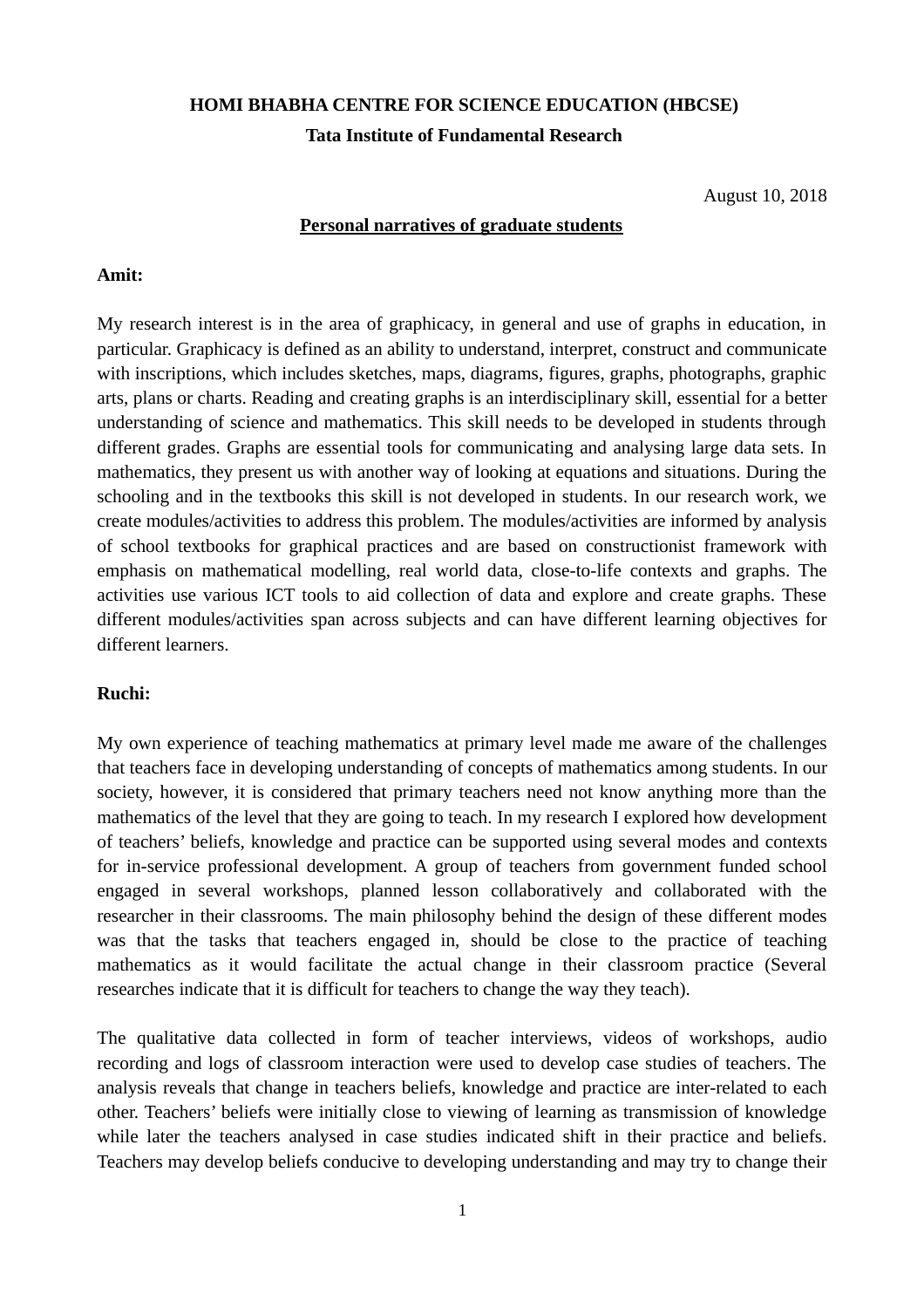practice but the pedagogical content knowledge (knowledge of what student understand and what might be useful in developing understanding) might limit the teachers in sustaining the change in practice. Beliefs of students and lack of support from school community may also constrain teachers exploration of adopting new practices.

# **Arindam:**

In Mathematics Education Research, it is increasingly being felt that learning mathematics can become helpful for the students if the classroom teaching involves familiar contexts and methods. Building on informal knowledge and meeting the equity demands for quality mathematics education for all children right from the early stage are considered to be instrumental in creating an educational culture that is equitable (NCERT, 2005). Several curricular documents including the ones that were adopted in India deliberated upon giving importance to connecting school learning with the child's lived experience.

In our study, we have explored the nature and extent of everyday mathematical knowledge possessed by middle graders living in an urban economically active low-income settlement and embedded in a micro-enterprise economy in a South Asian developing world context to unpack and document the connections between students' mathematical knowledge, work practices and identity formation, and inquire into the implications of these connections for school learning.

### **Aswathy:**

My area of work is in Science, Technology and Society education. Science, technology and values intersect in various ways and there is a need to acknowledge this in the science curriculum. I am looking at how students in the 16-19 age group negotiate socio-scientific issues related to controversial medical technologies. We find references to these technologies in the print as well as visual media. I focus on the ethical, social and scientific value considerations students bring into their discussions of these issues. This work is motivated by a commitment to inculcating critical scientific literacy in students.

### **Mashood:**

My work involved the development and evaluation of a concept inventory in rotational kinematics. A concept inventory is a ready to use diagnostic and assessment tool to probe student misconceptions and elicit their ill-suited reasoning patterns. Inventories hold the potential for large scale application. As such they are of particular relevance in the Indian scenario, owing to our huge student and teacher population. Part of the work has been published in peer-reviewed international journals. They have also been presented in conferences, within India and abroad.

### **Saurav:**

I am particularly focusing on developing project based learning (PBL) module for Indian middle and high school level students in collaboration with teachers. The idea is to develop syllabus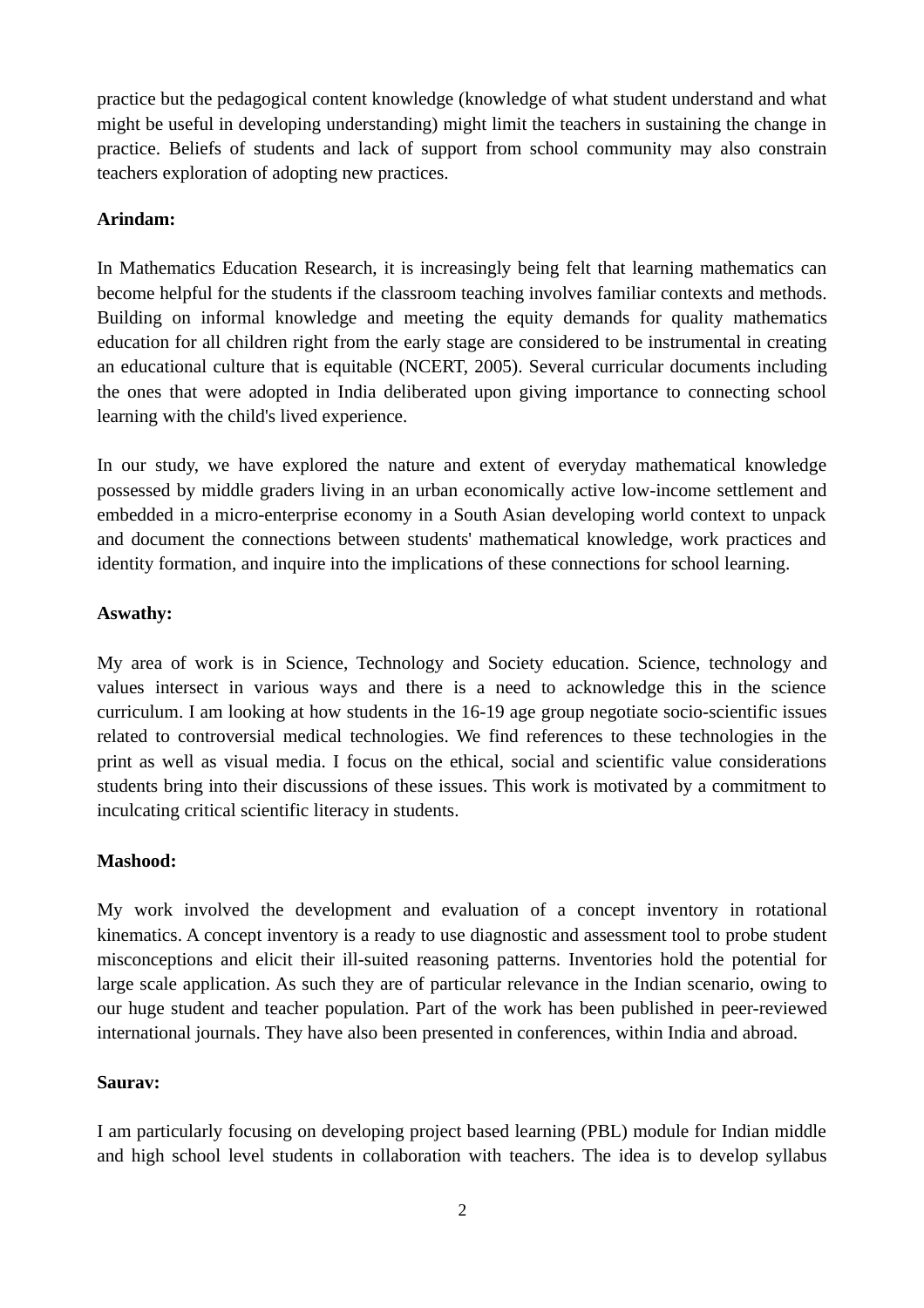based projects, including opportunity of formative and summative assessment. It is hoped that this work will provide valuable insight on how to address NCF (2005) policy suggestions in Indian classroom.

# **Anveshna:**

In the first phase of my research work, I made an attempt to explore biology undergraduate students' understanding of DNA structure and function, only to find that students were conceptually stuck at understanding the DNA structure itself. We, then, made use of 'ladder' analogy and 'palm' gesture along with multiple representations of DNA molecule to help students mentally visualize its 3-D structure.

In the second phase of my research, I became interested in the cognitive processes of learning, i.e., how students understand concepts and also how do they link different concepts to form a meaningful conceptual network? I'm using modified concept maps as an assessment tool to analyse this process of forming conceptual linkages by quantifying students' understanding of different concepts (using DNA structure as a test case). We further plan to explore if model building helps learners to improve conceptual linkages.

### **Jeenath:**

My area of research is to explore an understanding of how we measure area. Area measurement is a concept that connects and enriches the domains of geometry and number. However, building the conceptual connection between these two domains is full of challenges. In our study, we are trying to reformulate the area concept as a network requiring an integration of various other spatial and numerical concepts. Using this theoretical model, we are trying to develop a spiral of tasks, which can address different aspects of the area concept. We are trying out tasks with students to explore whether and how they can connect these different individual concepts in the network.

### **Shikha:**

In my research I am trying to explore teachers' knowledge of students' (mathematical) thinking, its manifestation in classroom practice and ways in which it can be supported. With an understanding of teachers' knowledge of students' mathematical thinking, we designed tasks to connect research based ideas in decimal fractions with teachers' experiences of classroom teaching. Teacher reflections and learning from tasks is being analysed.

### **Shraddha:**

I am working in the area of biology education at the undergraduate level. My interest is in analysing undergraduate research laboratory to construct an account of how scientific knowledge is produced in such settings. This laboratory setting is based on the idea of addressing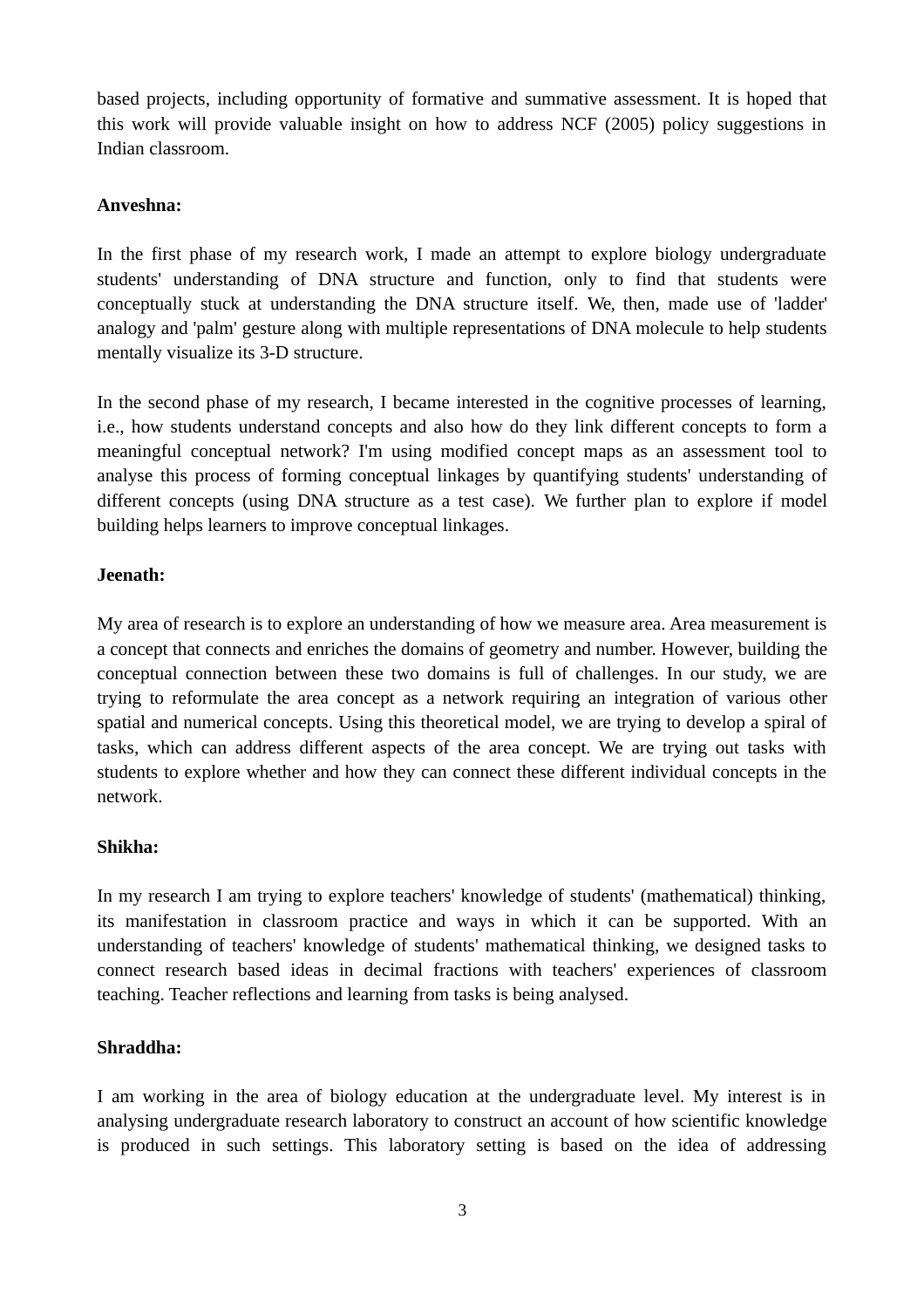sophisticated questions in the frontier areas of biology using simple model systems. This setting offers a unique learning environment in contrast to the traditional laboratories in the colleges. We intend to eventually illustrate the myriad of resources that such a setting can offer towards understanding scientific problem-solving practices in general and model based reasoning in particular as embedded in the social and material environments.

# **Rafikh:**

Whenever I see kids using computers I wonder how do they do it with so much ease, while elders struggle. They use it for playing games, drawing, reading, seeking information, taking picturesvideos, communicating with friends and so on. One day I read a quote by Alan Kay — "Technology is anything invented after you were born" which helped me understand why kids do not have problems with computers.

But when I look at current schooling system in India, I don't see computers being used in schools. The world outside our schools have evolved and have become technology rich, while the school system is still caught in the last century. Can we change this? Can we connect the world outsideschool with the world inside-school? Can we use computers in school for teaching and learning as it does have some advantages over paper-pen or chalk-board method? These sort of questions motivate my research work at HBCSE.

### **Rosemary:**

I am interested in investigating the dependencies between modern science, traditional knowledge, education and agriculture. My effort is to understand whether there is a need to incorporate farming in curricula. What motivates me is that even though no other field is as vital as agriculture, farmers in India are in distress.

# **Gurinder:**

The broad area of my work is to understand the role of school laboratory in science education at middle and high school level. More specifically, I am trying to understand how children's prior ideas about the natural world guide them in scientific observations and experimentation. I plan to do this by letting children design their own experiments and solve some everyday problems using simple materials. I wish to understand how using everyday materials rather than sophisticated laboratory apparatus makes a difference in students' explorations during experiments.

### **Himanshu:**

Development issues like management of natural resources or renewable energy are very much a part of the mainstream science curriculum. However, the relationship between science and development has always been a matter of debate. I plan to engage with this debate and develop a framework to understand the manifestation of the inter-relationship in the context of science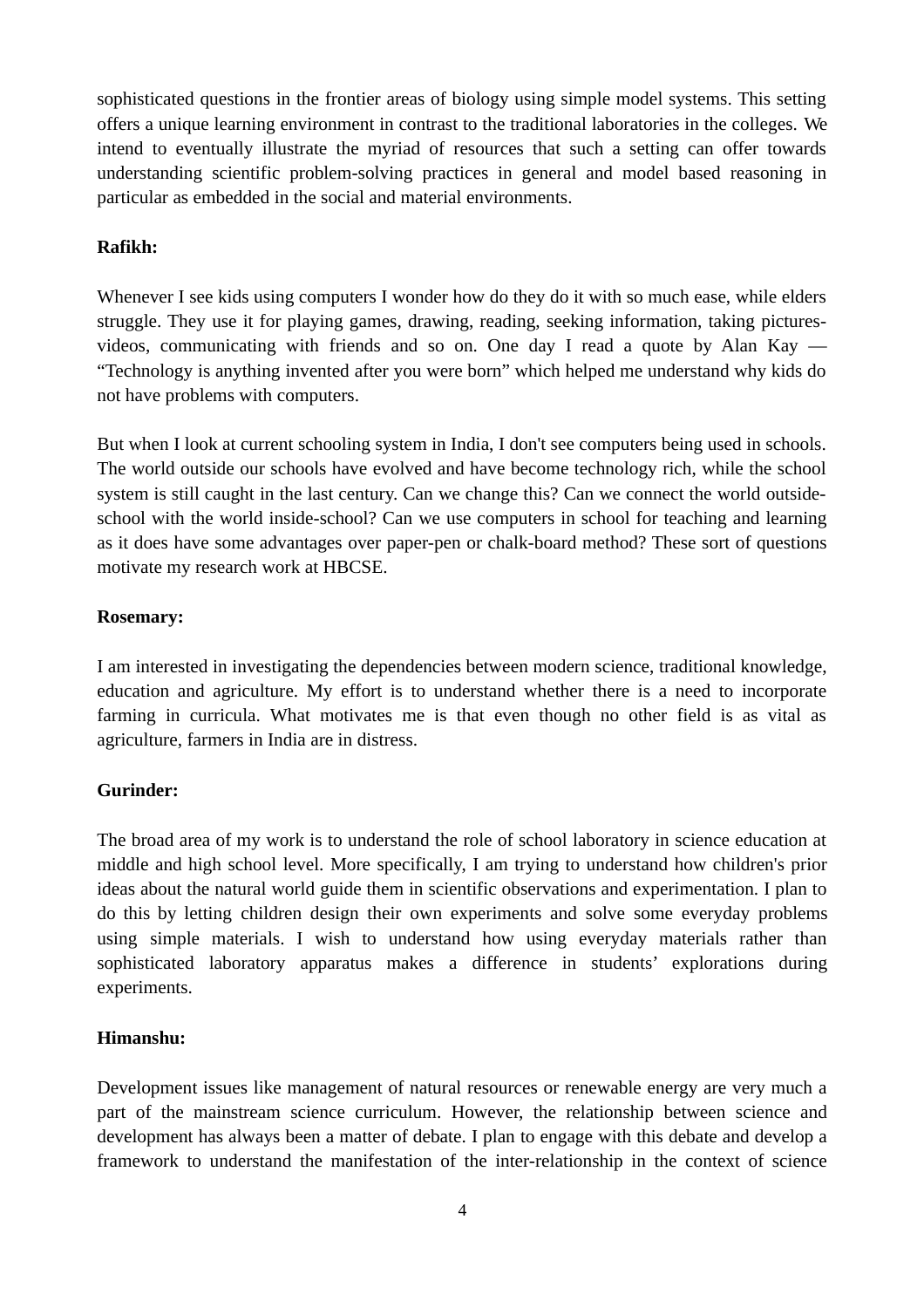education i.e. what do teachers understand of this relationship, how it is presented in the textbooks, how it is discussed in classrooms etc.

#### **Rossi:**

I'm trying to understand how the hegemony of normality operates in science and mathematics education. Through teaching music to blind children, I explore the social construction of blindness from their perspective as well as others associated with them. I plan to develop a pedagogy sensitive to the blind; and that which challenges the hegemony of dominant pedagogies irrelevant to them.

### **Shweta:**

I am working with middle and secondary school mathematics teachers to develop practices for mathematics problems solving. Mathematical practices are defined as the practices that mathematicians do to generate mathematics. However, these practices are often unknown to learners or available in a abstract sense. The study will first elicit teachers' mathematical practices through problem solving and then collaboratively learn more or required practices by designing and solving mathematics problems. The second part of the study will focus on how teachers develop lessons to teach problem solving to their students, which will reveal what aspects of problem solving are valued by them and how they plan to deliver those aspects.

### **Charudatta :**

I am interested in studying the visual culture and the visual rhetoric of biology. I look at the visual discourse from the socio-scientific lens as well as the conceptual lens. I analyse the intermixing of knowledge and rhetoric in the visual discourse of biology. Along with this discourse analysis of visuals, I also talk to science illustrators and their audience to try to understand the construction and reception of biological visuals. I am specifically interested in how (implicit and explicit) motion, dynamicity, colours, shape, and size play a role in making meaning from visuals. A few of the things I am obsessed with include: comics, the second world war, evolution and puns.

### **Geetanjali:**

My research work focuses on the pedagogy of socially-engaged engineering innovation for sustainability. The effort is to understand / characterize the design process and thinking of 'grassroots designers' (non- formal grassroots innovators and formal practitioners), who design technology solutions to address the needs of the 'base of the pyramid' of the society. This work is connected to the broader research area at the interface of Engineering design education, Cognition, and Engineering Studies. My data from the practice of such designers are in the form of interviews, artifact (design) histories, photos, and secondary data. We trace the historical trajectory of artifact design changes, to understand the interaction of need, problem context, and various kinds of technical knowledge in such design. The objective is to bring insights from this